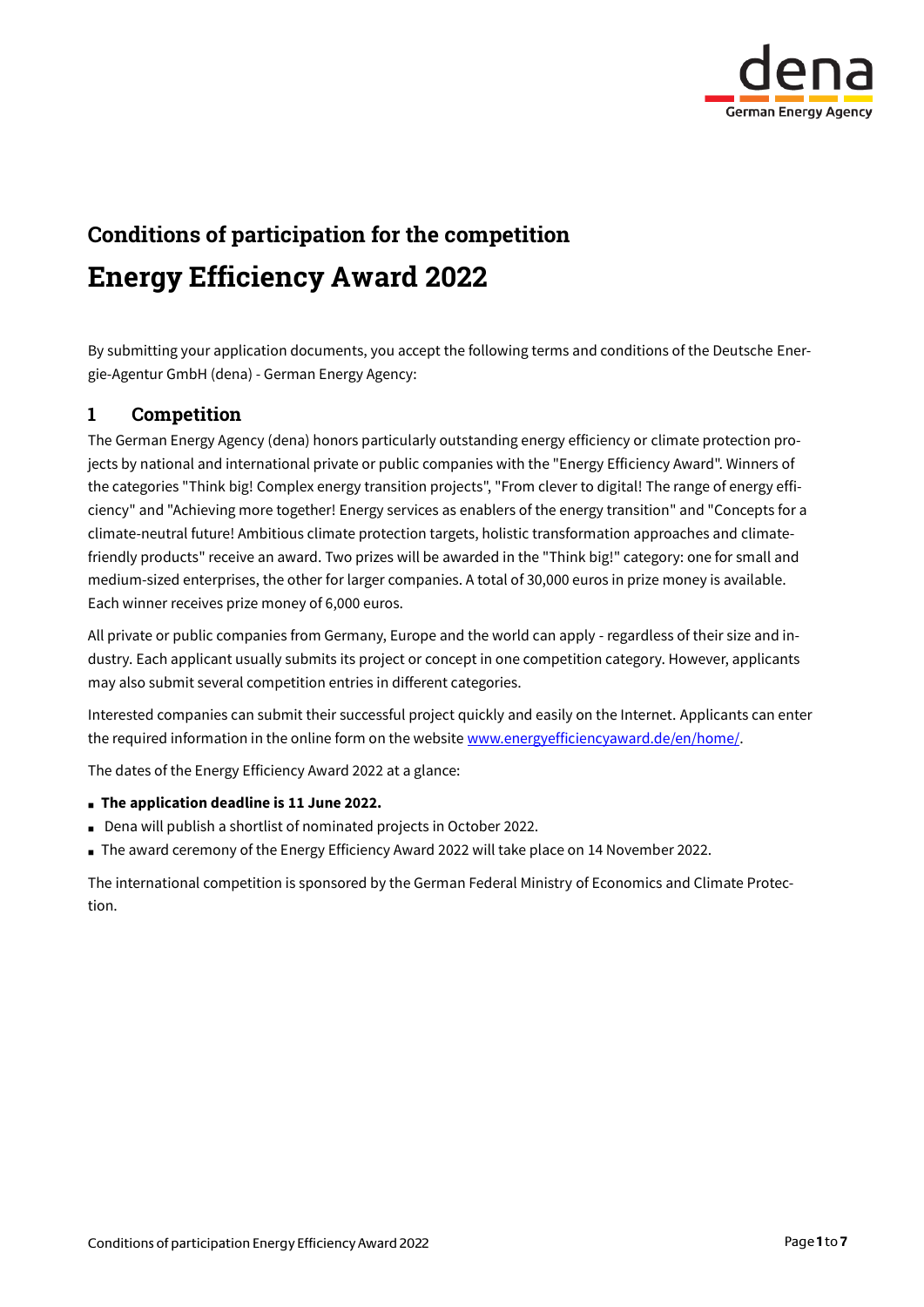

# 2 Participants

The competition is open to private or public companies of any size that have implemented or designed energy efficiency or climate protection measures in their operations and have achieved - or can credibly demonstrate corresponding savings in energy consumption, energy costs and/or  $CO<sub>2</sub>$  emissions.

**Private companies** are companies that are in private-law form of organization and mostly privately owned.

**Public companies** correspond to a private or public law form of organization and are majority state or municipal property. This also includes companies with their own legal personality, such as corporations under public law, institutions or foundations.

**Several companies** that have worked on a joint project or concept can also apply together for the Energy Efficiency Award. As a rule, these are cooperating companies in which the measures are implemented and their cooperating partners, such as consultants, planners or plant manufacturers.

**Companies can apply to the competition more than once:** Companies that have previously submitted an application to the Energy Efficiency Award can re-apply for the same project as long as the submitted projects have not already received an award. Please note that if the application is renewed, the project-specific key figures and information are not older than three years. A company can also apply for several projects. The prerequisite for this type of multiple applications is that the competition entries are content-related projects.

# 3 Application period

Dena accepts applications for the Energy Efficiency Award 2022 exclusively until 11 June 2022. In the event of an extension of the application period dena will announce a new end date on [www.energyefficiencyaward.de/en/home/.](http://www.energyefficiencyaward.de/en/home/)

# 4 Competition documents

Participation in the competition is free of charge for all applicants and takes place by submitting a project or concept on energy efficiency or climate protection via the online application form on the websit[e www.energyeffi](http://www.energyefficiencyaward.de/en/home/)[ciencyaward.de/en/home/.](http://www.energyefficiencyaward.de/en/home/) Applicants must complete the online form in full and submit it. Please note that meaningful and complete data are of particular relevance to the jury's decision. dena may request additional information and documents if these are necessary for the evaluation.

The German Energy Agency (dena) reserves the right to reject a submitted project or concept even after all application documents have been submitted. This will be done either if the conditions of participation have not been complied with or if participation and/or the application documents submitted violate the laws of the Federal Republic of Germany. If a project or concept is excluded from the competition, the German Energy Agency (dena) will inform the applicant of this in writing.

Dena reserves the right to change the applicant's allocation to a category if, in its opinion, this is justified or reasonable in terms of content.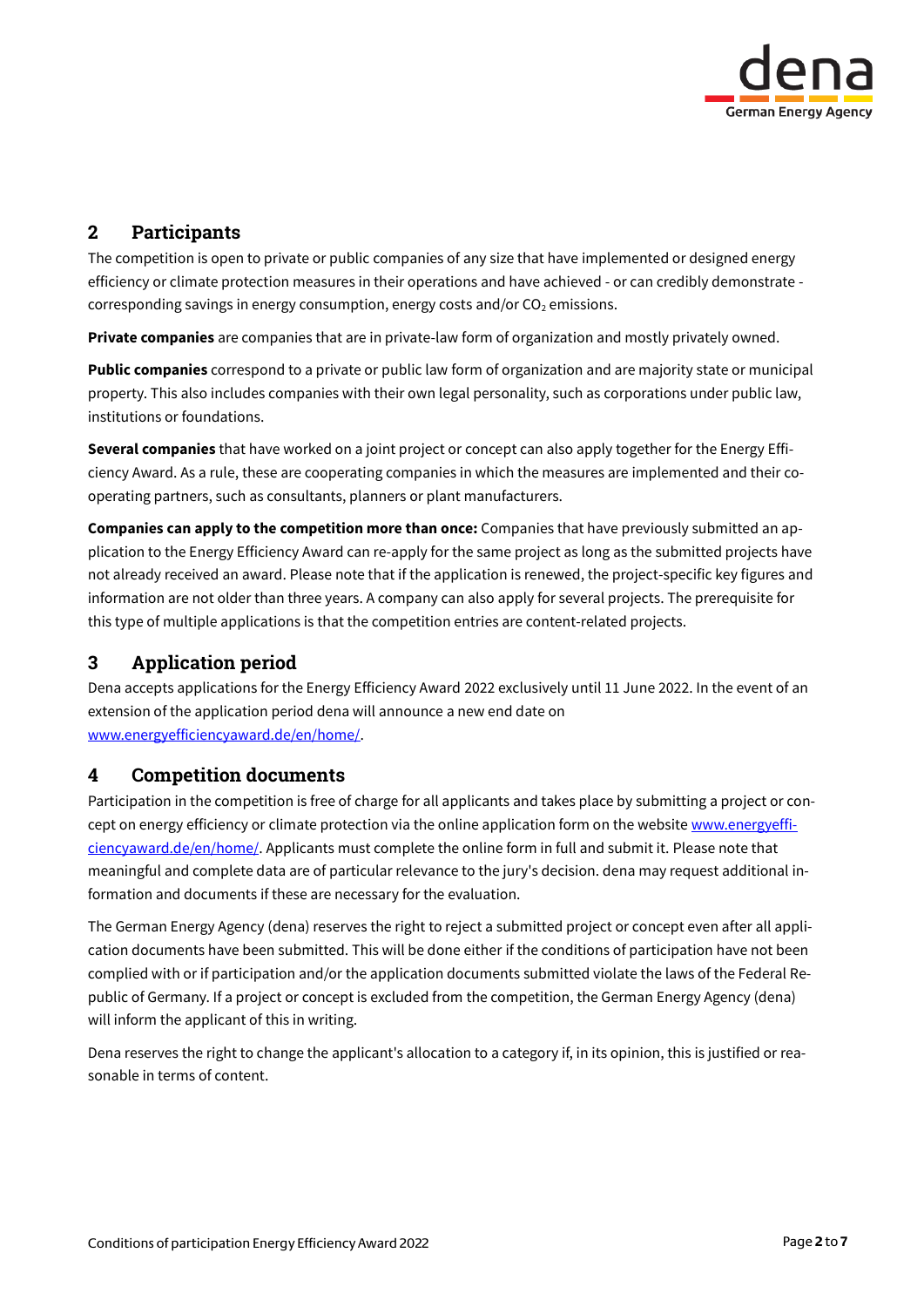

# 5 Rating criteria and jury selection

An expert jury with representatives from politics, business, science and media nominates projects and select award winners. The jury members receive all submitted applications for review. In doing so, they are obliged to comply with the statutory provisions on data protection and to maintain confidentiality. In a joint session, the jury decides on the nominations and winners in a professional debate. The jury's decision will be justified in writing and cannot be appealed.

The evaluation of the submitted and approved applications is based on uniform evaluation criteria for the projects in the categories "Think big! Complex energy transition projects", "From clever to digital! The range of energy efficiency" and "Achieving more together! Energy services as an enabler of the energy transition". These can be found on the websit[e www.energyefficiencyaward.de/en/award/.](http://www.energyefficiencyaward.de/en/award/)

The evaluation of submitted "Concepts for a Climate Neutral Future" is based on qualitative criteria. The description of this category as well as the requested evaluation criteria can be found in the descriptions on the website a[t www.energyefficiencyaward.de/en/award/.](http://www.energyefficiencyaward.de/en/award/)

## 6 Awards ceremony and prize money

The winners will receive their awards at the dena Congress on November 14, 2022 in Berlin. The winners will receive prize money of 6,000 euros each. The three companies nominated for the audience award will present their "Concepts for Climate-Neutral Future! Ambitious climate protection targets, holistic transformation approaches and climate-friendly products" on site at the dena Congress. The audience will then vote via smartphone to decide which concept will receive this prize. The prize money is used exclusively for investments to increase energy efficiency, measures for the use of renewable energies, etc. in the company or to implement the concept presented.

## 7 Confidentiality

All documents/information submitted will be treated confidentially unless otherwise stipulated in these conditions of participation. The documents will only be made accessible to dena employees and the members of the jury. The jury members are also expressly bound by this confidentiality.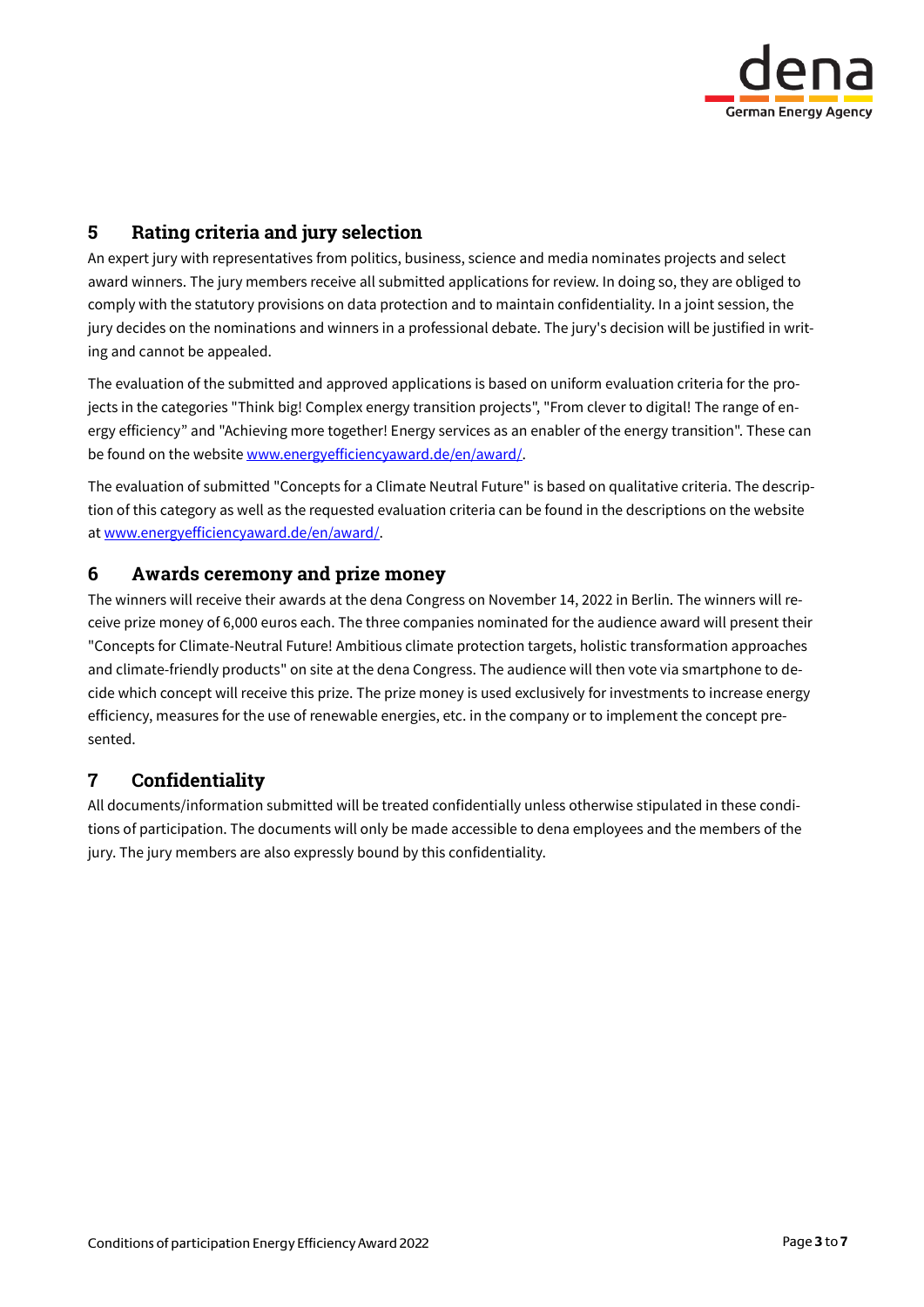

## Data protection information

This privacy policy explains how Deutsche Energie-Agentur GmbH (dena) deals with your personal data in the context of the Energy Efficiency Award 2022 (EEA 2022).

Personal data is all information that relates to your person, e.g. Name, address, e-mail address, etc.

#### Responsible party and contact

Deutsche Energie-Agentur GmbH (dena) – German Energy Agency

Chausseestraße 128a 10115 Berlin

Tel: +49 (0)30 66 777 - 0 Fax: +49 (0)30 66 777 - 699

info@dena.de

You can reach our data protection officer at datenschutz@dena.de or at our postal address with the addition of "Data Protection Officer".

If you participate in the EEA 2022 competition, we will collect the following data required to run the competition.

#### Types of data processed and category of data subjects

The data processed are inventory data (e.g., name, address) and contact information (e.g., e-mail, telephone number) of the participants in the EEA 2022 competition.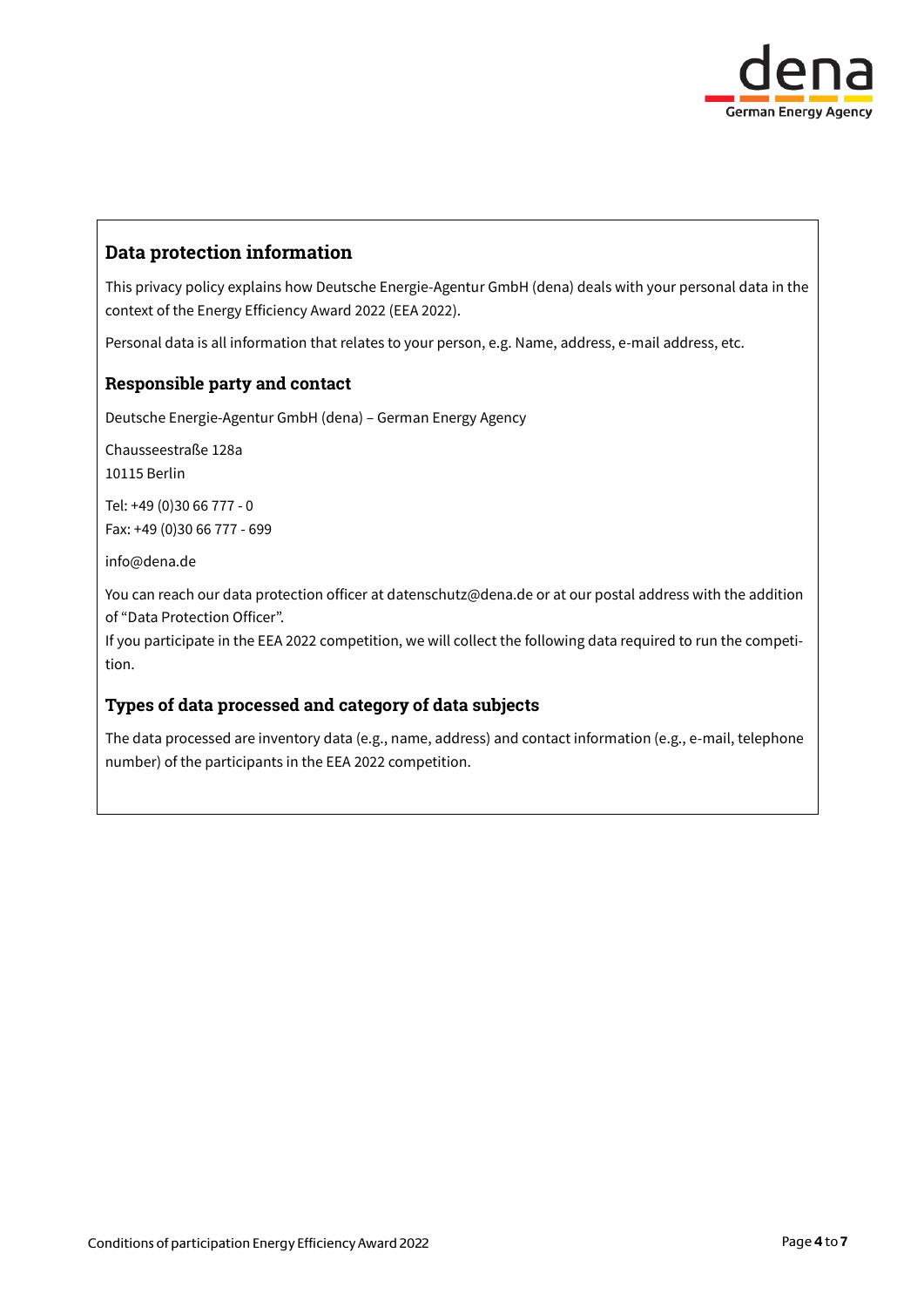

## Purpose and legal basis of the processing

Dena processes your data to carry out the EEA 2022 competition and for its own direct marketing purposes for dena's own similar goods or services. The legal basis for data processing is Art. 6 para. 1 p. 1 lit. b and f DSGVO.

### Transfer to third countries

Dena does not transfer your data to third countries.

#### Your rights

Dena will be pleased to provide you with information on whether and which of your personal data we have stored and, if so, to whom we have passed it on. In accordance with the legal provisions, you can assert the following rights: Correction, deletion, restriction of processing (blocking for certain purposes). Furthermore, you have the right to complain to a data protection supervisory authority about the processing of your personal data.

#### Right to contradiction

You have the right to object to future processing at any time. You can send your objection in writing (also by e-mail) to the above-mentioned address of the data controller.

#### Deletion of data

We delete your personal data when the storage is no longer necessary for the provision of our services, all mutual claims have been fulfilled and there are no other legal storage obligations or legal justification bases for the storage.

## 8 Communication of the Energy Efficiency Award

An important concern of the Energy Efficiency Award is to communicate the feasibility and cost-effectiveness of energy efficiency and climate protection measures and their transferability to other companies. For these reasons, dena presents competition entries and in particular the winning projects to the public as part of an active media campaign. Dena has creative freedom in the way it presents the projects. If text and image material is not available in the required form, quantity or quality, dena has the right to refrain from making a presentation.

As a rule, communication includes:

- Anonymized individual aspects, key figures as well as energy efficiency and climate protection measures from the applications
- Concrete individual aspects, key figures as well as energy efficiency and climate protection measures from the nominated and the prize-winner projects
- Presentation forms such as press releases, articles, fact sheets and online articles (not exhaustive)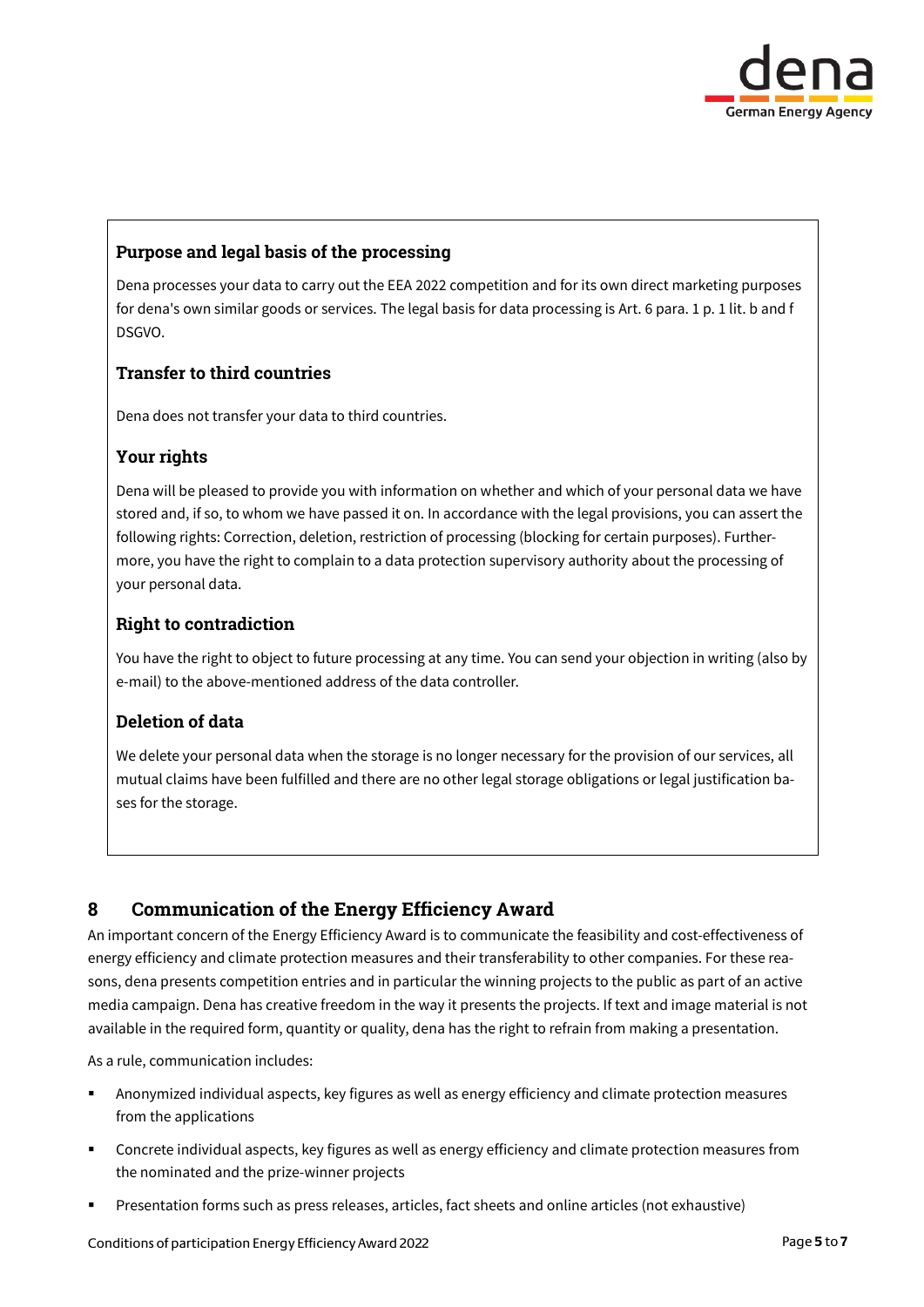

#### **Licensing of user rights**

For this purpose, the applicant irrevocably grants dena the simple, transferable rights of use, unlimited in terms of content, space and time and encompassing all types of use, for the use of the data, images, graphics and texts submitted for participation.

- The applicant irrevocably grants dena the non-exclusive, transferable rights of use, unlimited in terms of content, space and time and covering all types of use, to use the data, images, graphics and texts submitted for participation.
- The applicant consents to the processing and alteration as well as the publication and use of the processed and altered works by dena or by third parties commissioned by dena.
- The applicant assures that he/she can freely dispose of the rights of use to the work and that the free use of the work by dena does not conflict with any rights of third parties, in particular no trademark, copyright, personal rights or other ancillary copyrights. The applicant also guarantees that, if a third party has copyrights to the work, this third party has fully waived its right to be named as the author in accordance with Section 13 sentence 2 of the German Copyright Act (UrhG). As a precautionary measure, the applicant shall indemnify dena on first demand against all claims by third parties, which these derive from any rights of their own in the work or from personal rights. This also includes the costs of a reasonable legal defense by dena against third parties. In all other respects, liability is governed by the statutory provisions.
- Dena reserves the right to record video recordings and photos of competition entries or of the award ceremony at the dena Congress. The applicant undertakes to obtain the consent of their employees participating in the awards ceremony.
- The applicant agrees that dena may use the video recordings and the pictures of him/her for communication purposes (print, digital, online, CD-ROM, etc.) and marketing measures. The applicant agrees with documentation of the award ceremony by media companies for reporting (TV, print, internet).
- The granting of rights of use is without compensation